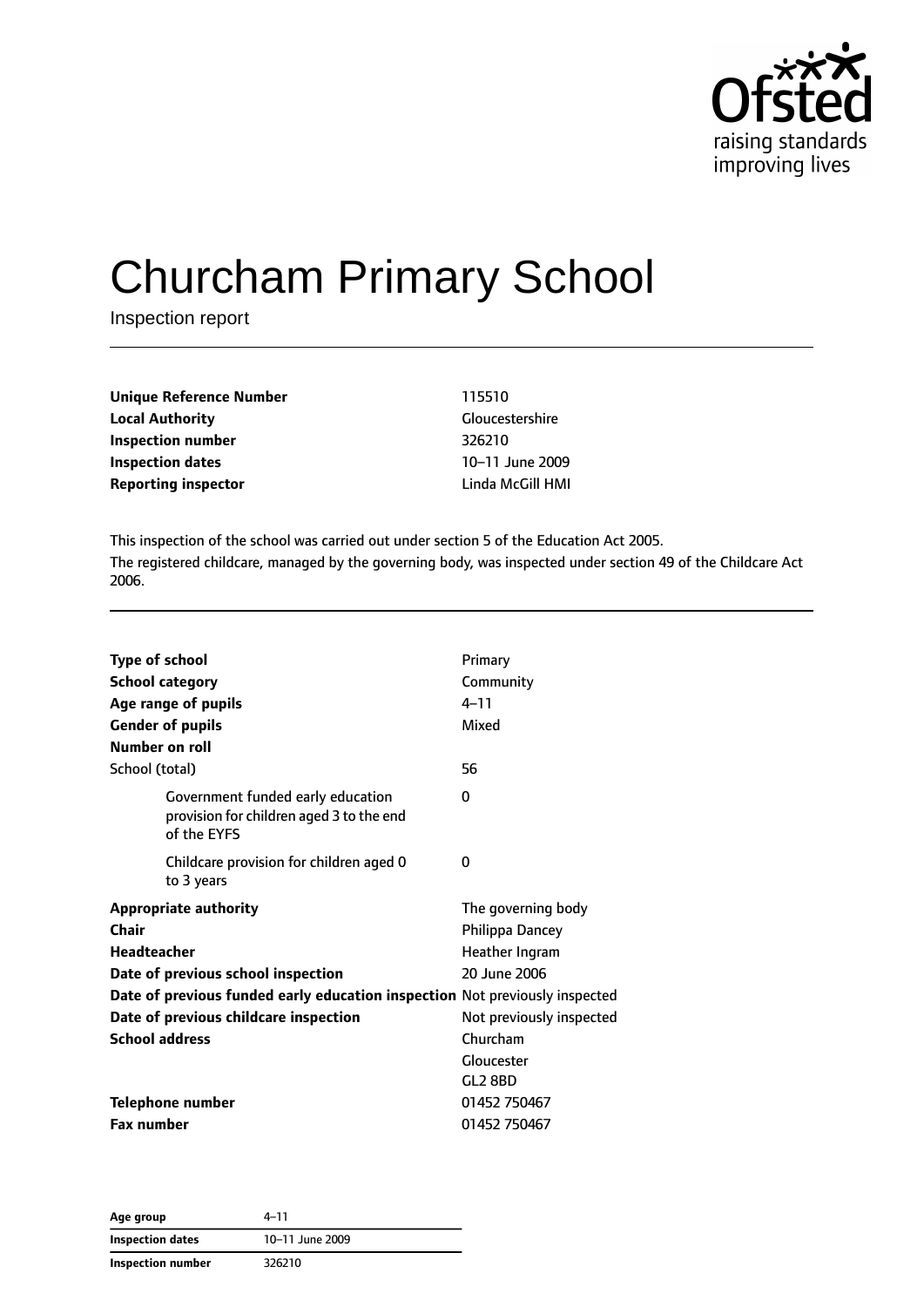.

<sup>©</sup> Crown copyright 2009

Website: www.ofsted.gov.uk

This document may be reproduced in whole or in part for non-commercial educational purposes, provided that the information quoted is reproduced without adaptation and the source and date of publication are stated.

Further copies of this report are obtainable from the school. Under the Education Act 2005, the school must provide a copy of this report free of charge to certain categories of people. A charge not exceeding the full cost of reproduction may be made for any other copies supplied.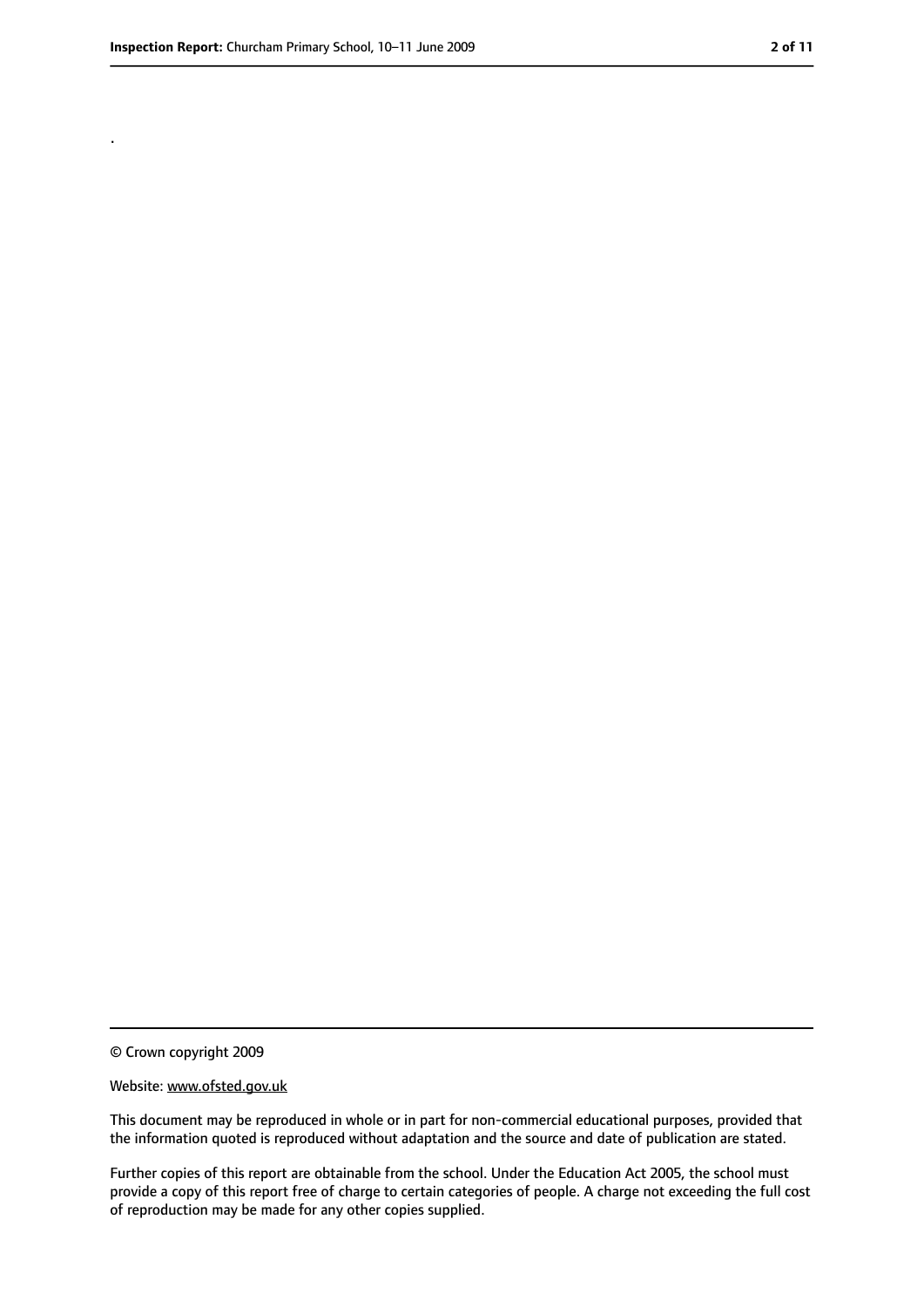# **Introduction**

The inspection was carried out by one of Her Majesty's Inspectors.

#### **Description of the school**

Churcham is a small, rural school where pupils are organised into two classes. One class caters for pupils in the Early Years Foundation Stage and Key Stage 1, and the other is for older pupils; classes are sometimes split further into smaller groups. Most of the pupils are of White British heritage and there is a small number of Traveller pupils. This reflects the local population. The proportion of pupils entitled to free school meals is below average. The proportion identified as have learning difficulties and/or disabilities is broadly average. In the main, pupils' difficulties relate to their learning or their behaviour. A small but significant number of pupils join and leave the school part-way through the year, or in different year groups. For example, one third of the current Year 6 pupils were not at Churcham at the beginning of Year 3. Attainment on entry varies widely from year to year.

Acorns, a small parent-run playgroup, uses one of the school's rooms in the mornings and the children generally transfer from here into class 1 at the age of four. The school works closely with three other small primary schools in a federation called GlosMaTCH.

The school has numerous awards and accreditations. It has the Active Mark, the Healthy Schools Award and Artsmark Gold. It also has the International School Award and has been recognised by Unicef as a Rights Respecting School. The school has close links with other schools in several European countries.

#### **Key for inspection grades**

| Grade 1 | Outstanding  |
|---------|--------------|
| Grade 2 | Good         |
| Grade 3 | Satisfactory |
| Grade 4 | Inadequate   |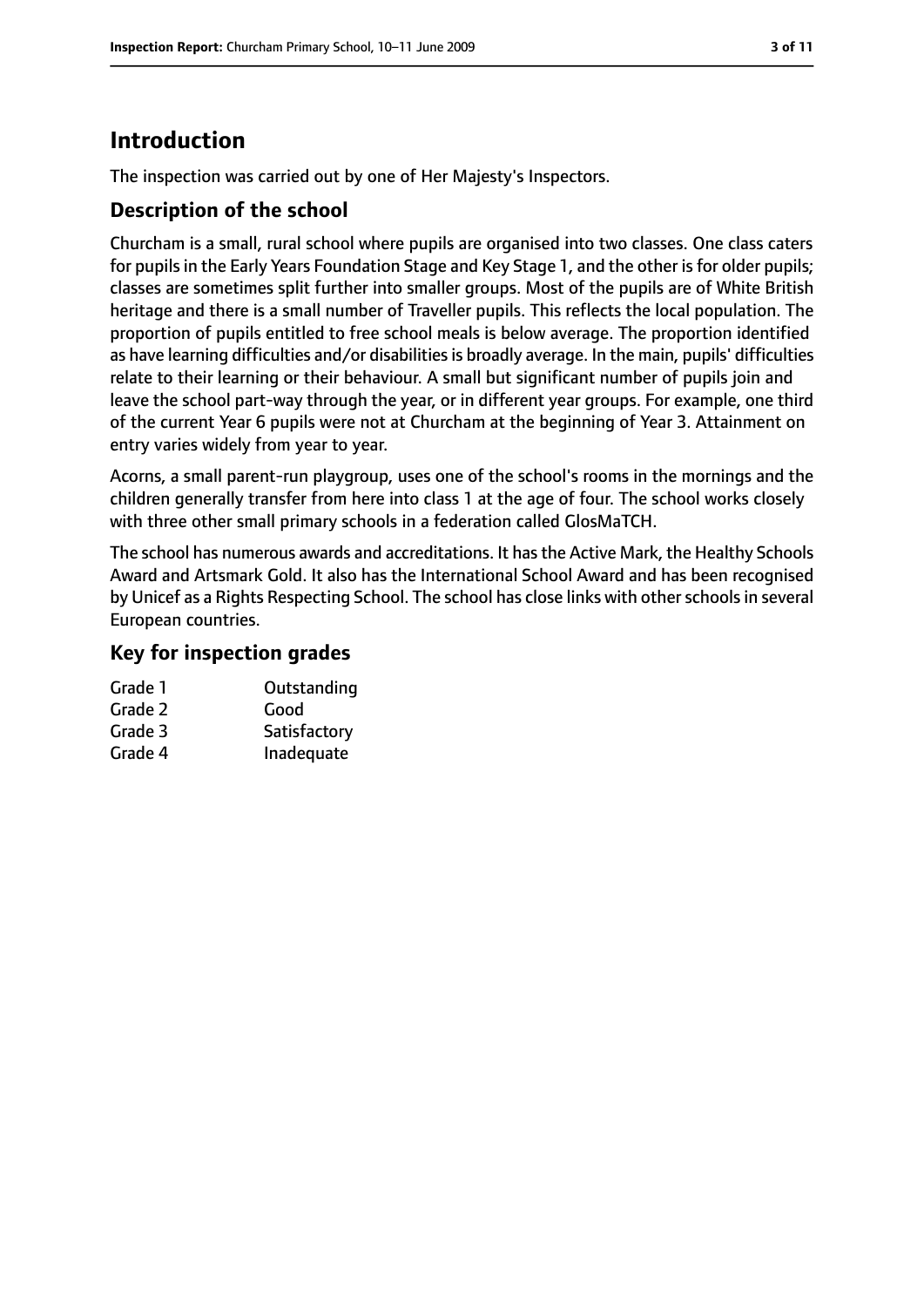## **Overall effectiveness of the school**

#### **Grade: 1**

Pupils, parents, staff and the local community are rightly proud of this outstanding school. During the inspection, many people spanning the ages of four to 90 sought out the inspector to make sure that this message came across loud and clear. Many aspects of the school's work, including sport, the arts and success in a wide range of competitions were mentioned as particular strengths. What came across most strongly, however, was the high value that everyone places on the warm, supportive family ethos and the fact that every child is known and nurtured as an individual. One parent summed up the views of many, saying, 'As a parent, I think of the school as an extended family and we are all working together with the children at the core of everything.'

Under the excellent leadership of the headteacher, the school has built well on the many strengths noted at the last inspection. Standards have risen and, taken overall, are well above average at both key stages. Those pupils who have attended Churcham for the whole of their primary school career have made excellent progress. Those who joined at different times during the year have also made excellent progress from their starting points. The carefully targeted support for pupils who find learning difficult helps them make progress just as swiftly as their classmates. No pupil is falling behind.

The school places a very high priority on developing the pupils as well-rounded young people. The attention that is given to meeting individual needs and to finding every opportunity for pupils to excel, in whatever way, is exceptional. The pupils' personal development is outstanding. Their behaviour is excellent. Pupils work hard in lessons and make the most of every opportunity for physical activity. They are lively, enthusiastic learners who enjoy everything that the school has to offer. The pupils' understanding of local, national and international issues is particularly strong. The pupils make an exceptional contribution to school life – 'We run a lot of the school,' said one – and also to the locality and the wider world. The school's good efforts have brought about an improvement in attendance, which is broadly average.

The pupils' excellent personal development stands them in very good stead as learners. They are also helped by good teaching. Teaching has many strengths, including the outstanding relationships between pupils, teachers and learning support assistants and the close attention given to meeting individual needs. Pupils say that lessons are often interesting and fun, and that the teachers and other staff are one of the best things about the school. Weaknesses in teaching are relatively minor. Marking is not always sharp enough to ensure that the pupils are given specific feedback about what to do next, and day-to-day assessments of how well the pupils are learning are not regularly used to fine-tune lesson plans to ensure outstanding progress at every opportunity. The school istaking part in a pilot of the 'assessing pupil progress' national strategy, and so is already working to tackle these aspects of teaching.

The school's vibrant curriculum makes a strong contribution to the pupils' learning. Pupils' horizons are widened by an extensive range of visits and visitors and they participate readily in clubs and activities before and after school. The school works very closely with a wide range of agencies to make sure that the pupils' pastoral and welfare needs are met. The care, guidance and support for pupils are outstanding.

Underpinning all of the school's many strengths is strong leadership. One member of staff wrote, 'The positive, joyful spirit that permeates every school activity is actively promoted and led by the head.' The headteacher's high expectations are shared by staff and governors. Strong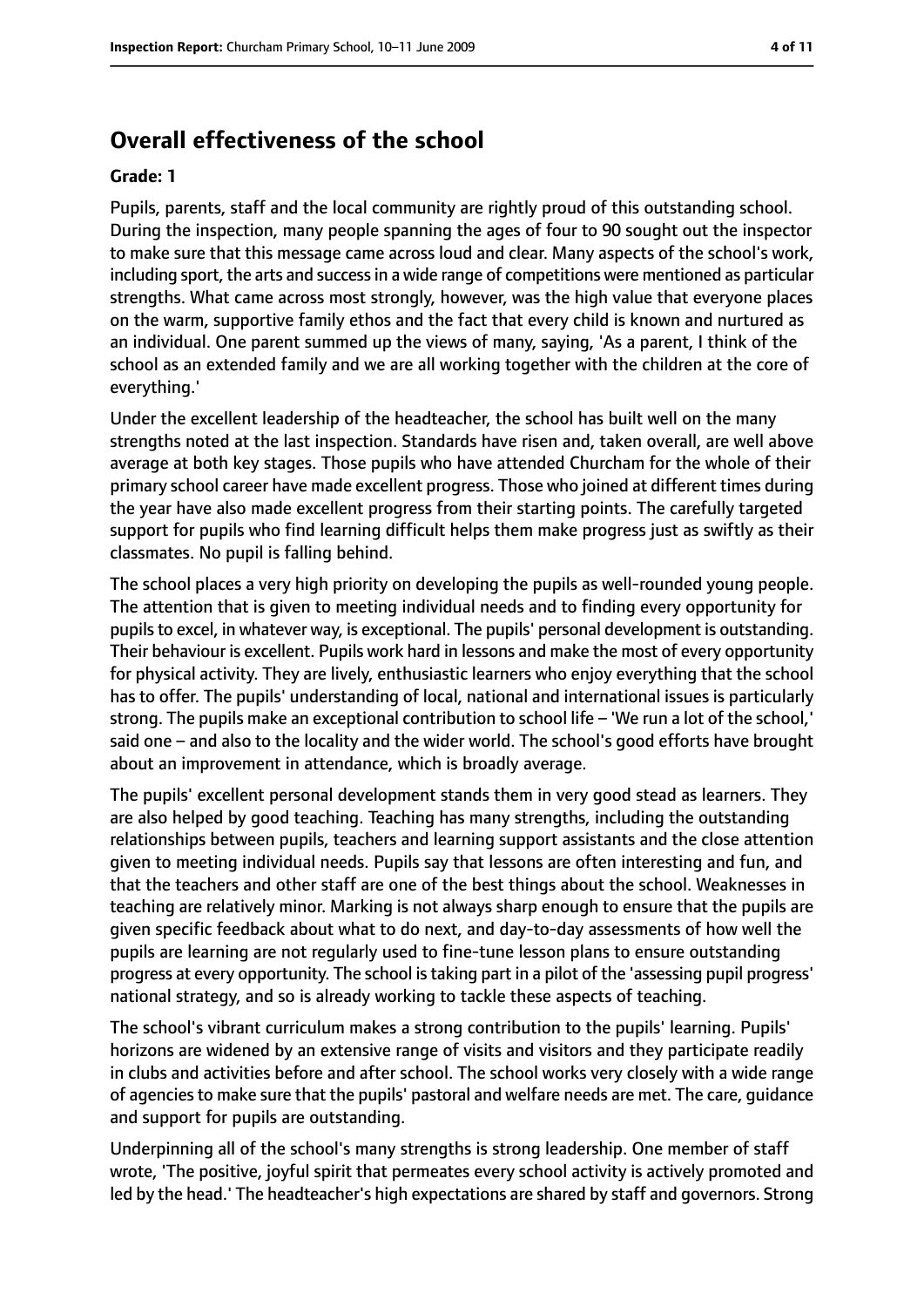teamwork from everyone has led to the improvements since the last inspection, and confirms that the school has an excellent capacity to continue to build on what has been achieved so far.

## **Effectiveness of the Early Years Foundation Stage**

#### **Grade: 1**

The small number of pupils in the Early Years Foundation Stage get off to an excellent start. The close links between class 1 and the Acorns Pre-School ensure that there is a smooth transition, and the pupils quickly settle into life with their older classmates. The children experience a good balance of activities both indoors and out, and have plenty of scope to make choices and use their initiative. They also pursue in depth interesting and exciting events that arise spontaneously, for example spending the day studying newts brought in by one child, examining a dead woodpecker, or exploring a heavy snowfall. The children engage happily with the rest of the class in lessons, for example taking part wholeheartedly in physical education sessions outdoors. Over the year, the children make excellent progress, particularly in their personal, social and emotional development. Systematic teaching of letters and sounds is helping them become confident readers and writers. By the end of the Reception Year, all of the pupils are working securely within the goals that are expected for their age. The children's individual needs and preferences are well known, and the staff work very well to support them. Frequent observations and assessments of progress inform the next steps in their learning.

## **What the school should do to improve further**

- Raise rates of attendance.
- Give pupils more specific quidance in marking and ensure that lesson plans focus more precisely on pupils' individual needs.

# **Achievement and standards**

#### **Grade: 1**

Taken overall, pupils make excellent progress and reach high standards. There are some variations from one key stage to another, and in different year groups. Progress is never less than good, and it is exceptional in reading in Key Stage 1 and in mathematics at Key Stage 2. Because of the small numbers in each year group, year-on-year comparisons are not helpful. However, the school tracks carefully the attainment and progress of each pupil and takes steps to ensure that everyone makes the progress that they should. Effective support is given at the earliest opportunity. The staff and the pupils involved in piloting a programme of early reading support are pleased at the positive impact it has had. Traveller pupils sometimes receive extra help from the local authority's support service, but this is often not needed because these pupils do just as well as everyone else. The pupils also make excellent progress in other subjects such as physical education and art.

# **Personal development and well-being**

#### **Grade: 1**

The pupils' personal development and well-being, including their spiritual, moral, social and cultural development, are exceptional. From the youngest children onwards, pupils' voices are heard and they express their ideas and opinions thoughtfully and confidently. The pupils make an outstanding contribution to the community and take their responsibilities as members of one of the four pupil committees very seriously. The pupils work very well in collaboration with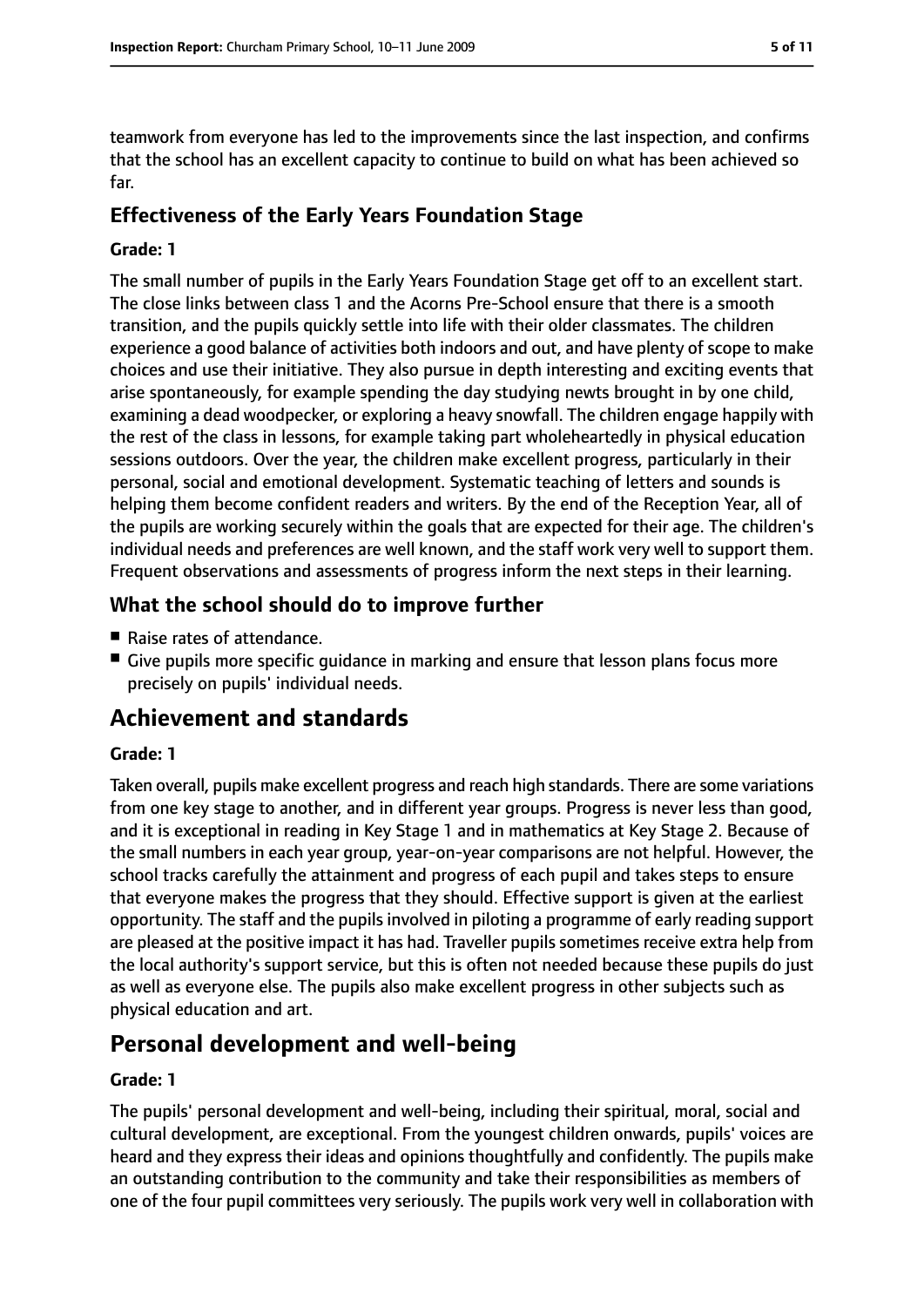one another and regularly take the initiative. For example, they identified the need for an after-school club for design and technology and then set about organising and running it. Their entrepreneurial skills are also impressive. They worked with post office managers to obtain raised beds for the school's vegetable garden and organise the sale of fruit at break times, budgeting for what is needed, ordering it and accounting for the income. They raise substantial sums of money for a wide range of charities. All of these attributes and skills, together with their very good achievement, mean that the pupils are exceptionally well prepared for life at secondary school and in the wider world.

The pupils have close links with schools in several countries, and enter art competitions jointly with them. Their understanding of different cultures, heritages and lifestyles is strong and their commitment to ecology is deeply held. The pupils embrace wholeheartedly the many opportunities they have for physical activity and sports. They are proud of their sporting prowess, which is nurtured both through physical education lessons and many opportunities to practise their skills and take part in competitions and events.

# **Quality of provision**

## **Teaching and learning**

#### **Grade: 2**

The pupils come to lessons predisposed to learn. They are attentive and thoughtful. They are confident to ask questions and seek clarification if they need to. Pupils work steadily through their tasks and enjoy what they are doing. They work very well in pairs and small groups. For example, pupils in Key Stage 1 collaborated to work out how to measure and record the amount of water needed to fill a large bottle. Teachers plan and structure their lessons carefully and make sure that the pupils know what they are going to learn, although they do not always make the best possible use of individual assessment information to ensure that all pupils are consistently challenged in lessons. Groupings are flexible and pupils work with those of similar ability, rather than of the same age. Pupils are involved in assessing, at the end of the lesson, just how much they have learned and understood. The quality of relationships between staff and pupils is excellent. Teachers and support staff work very well together, and learning support assistants made a valuable contribution to pupils' learning.

## **Curriculum and other activities**

#### **Grade: 1**

The school's stimulating curriculum promotes learning very effectively. There is a strong emphasis on broadening pupils' horizons and every opportunity is taken to link learning in different subjects and to include a visit or visitor to bring learning to life. The pupils especially appreciate this. One wrote, 'The trips are very good and I like how teachers connect them to our work.' Joint work with the other schools in the GlosMaTCH group also enhances the pupils' experiences, and helps them learn to interact as a larger group. For example, the Year 6 pupils travel together to the Isle of Wight, and the schools collaborate to form an orchestra and participate in other events such as Language Day. The pupils appreciate the wide range of clubs that they can choose from. If they feel the need for another one, they will organise it for themselves.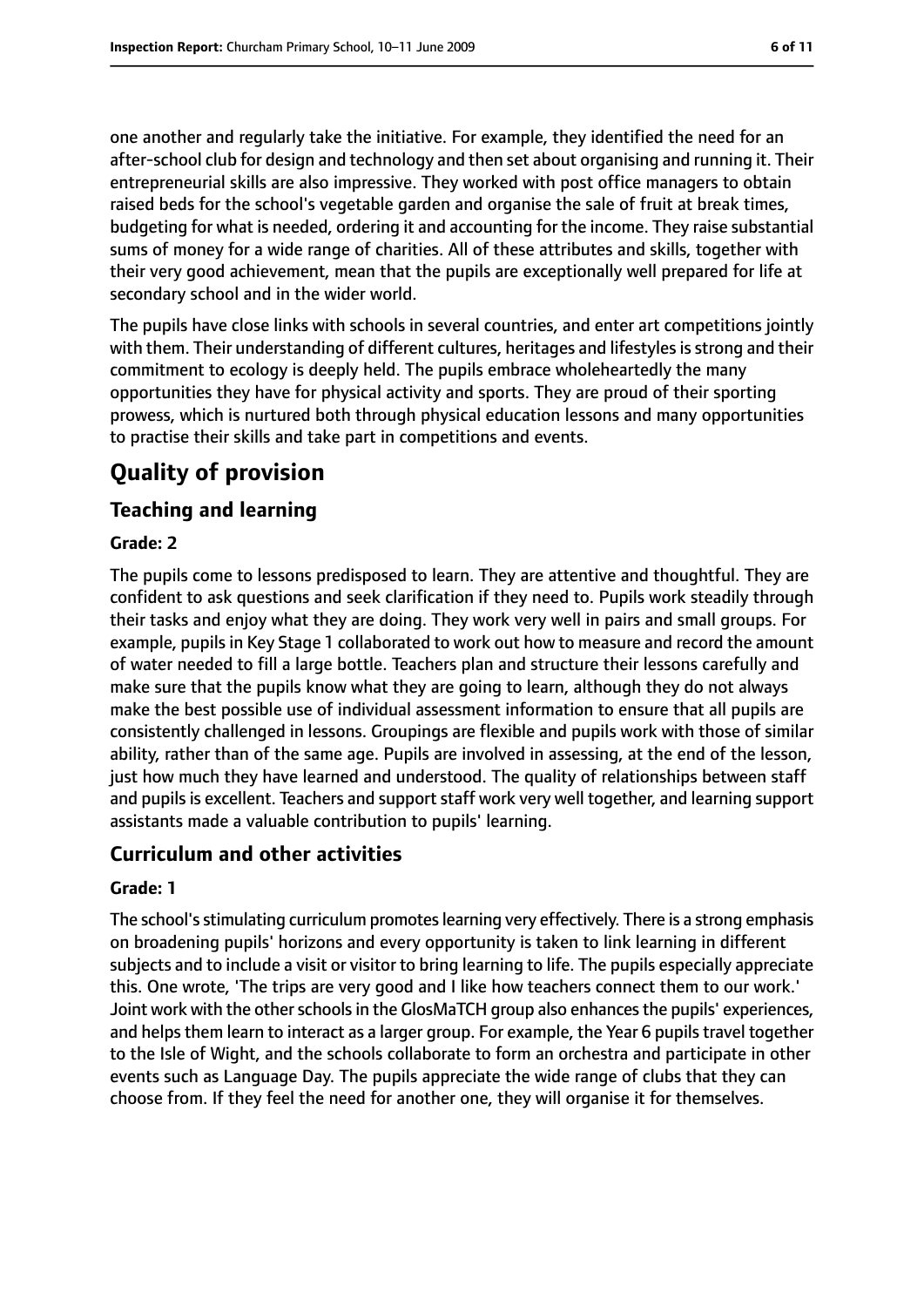#### **Care, guidance and support**

#### **Grade: 1**

The school offers exemplary pastoral care and guidance to its pupils; their welfare is paramount. To this end, it works closely with a range of external agencies. Some of these agencies, for example the local police, have written to say how much they value the school's attention to individual needs and the high priority that is given to keeping children safe. Parents appreciate the lengths that the school goes to in support of their children. No pupil has ever been excluded and every effort is made to help pupils deal with the troubles some of them face in their lives. One pupil said that she had been difficult in the past but since coming to Churcham had learned to manage her temper and to find things that made her feel good about herself. Arrangements for protecting children and keeping them safe are robust and well understood. The pupils themselves say that they are very safe in school and that everyone looks after them. Close links with the local secondary school and partnership working with the GlosMaTCH schools help to ensure a smooth transition to the next stage of education.

The pupils have targets to aim for in their work and generally know how well they are doing. They are routinely involved in assessing their own progress and even write an annual report of what they have achieved in each subject for their parents. However, the pupils are less clear about the precise next steps they should take in order to move on quickly.

# **Leadership and management**

#### **Grade: 1**

There is a strong sense of purpose and direction from the headteacher. Her leadership inspires loyalty and commitment from everyone involved with Churcham. It is clear that the pupils are at the forefront of everything that the school does, and that the school is at the heart of the local community. Staff and governors share in the drive for continuing improvement. Although there is evident pride in the school's successes there is no sense of complacency. Self-evaluation procedures are rigorous and the school is appropriately self-critical. Governors are active and enthusiastic supporters of the school, but also fulfil their role as 'critical friend'. Teamwork is strong and everyone pulls in the same direction. The school eagerly embraces every opportunity that comes its way that will bring some benefit to the pupils. Churcham may be a small school, but it has a big presence in competitions, events and links at local, national and international levels.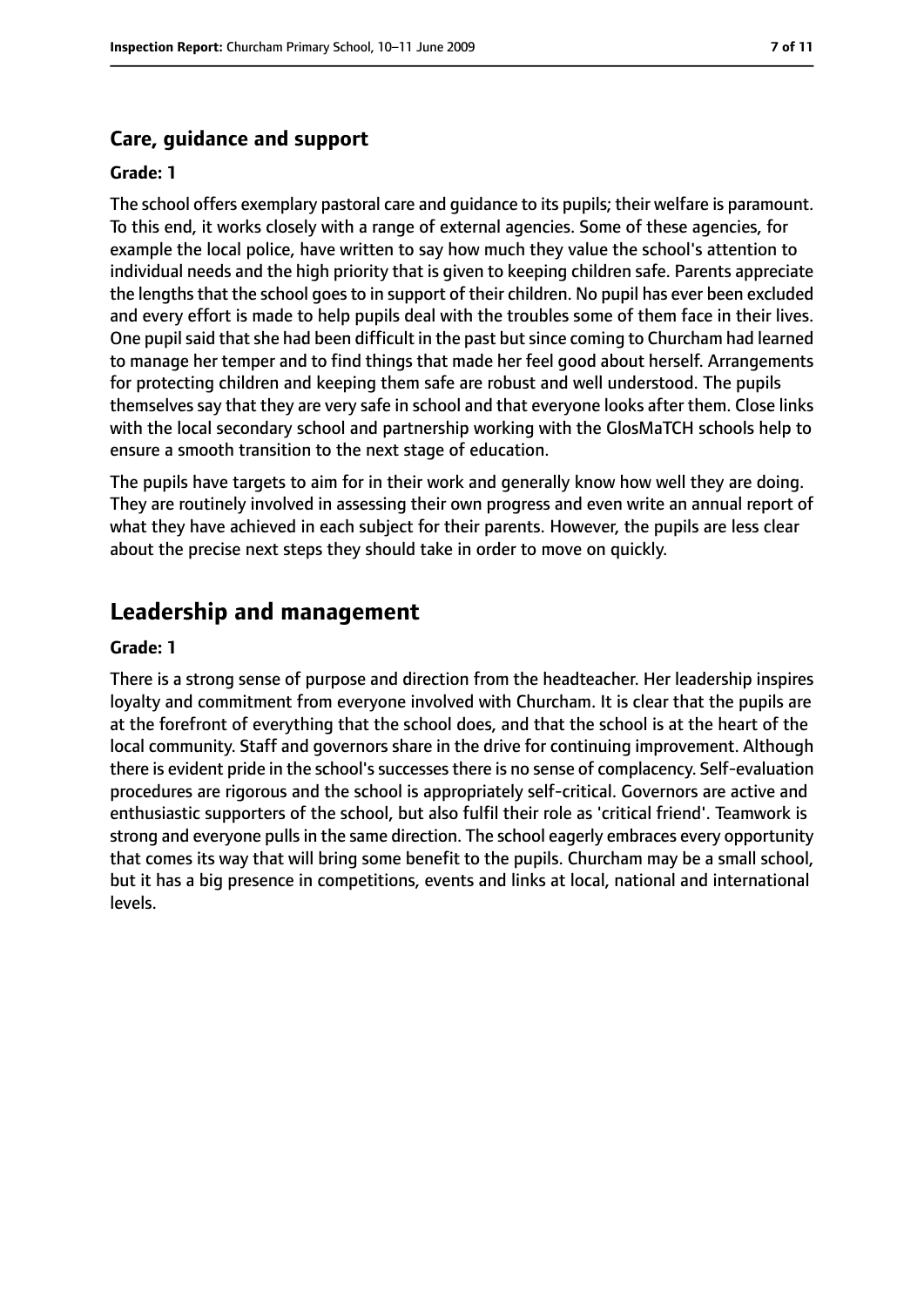**Any complaints about the inspection or the report should be made following the procedures set out in the guidance 'Complaints about school inspection', which is available from Ofsted's website: www.ofsted.gov.uk.**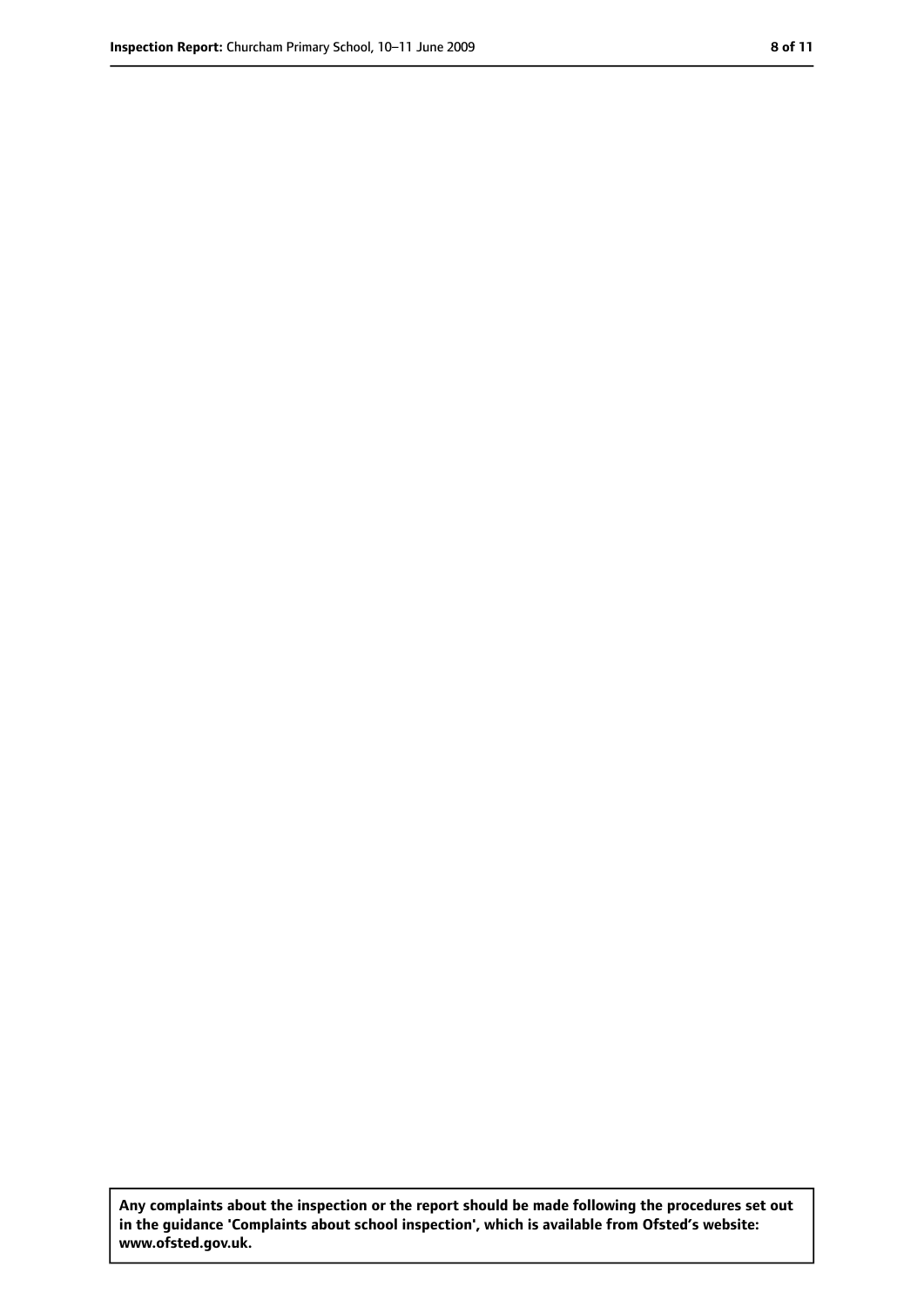# **Inspection judgements**

| ˈ Key to judgements: grade 1 is outstanding, grade 2 good, grade 3 satisfactory, and | School         |
|--------------------------------------------------------------------------------------|----------------|
| grade 4 inadequate                                                                   | <b>Overall</b> |

#### **Overall effectiveness**

| How effective, efficient and inclusive is the provision of<br>education, integrated care and any extended services in meeting the<br>needs of learners? |     |
|---------------------------------------------------------------------------------------------------------------------------------------------------------|-----|
| Effective steps have been taken to promote improvement since the last<br>inspection                                                                     | Yes |
| How well does the school work in partnership with others to promote learners'<br>well being?                                                            |     |
| The capacity to make any necessary improvements                                                                                                         |     |

# **Effectiveness of the Early Years Foundation Stage**

| How effective is the provision in meeting the needs of children in the<br>l EYFS?            |  |
|----------------------------------------------------------------------------------------------|--|
| How well do children in the EYFS achieve?                                                    |  |
| How good are the overall personal development and well-being of the children<br>in the EYFS? |  |
| How effectively are children in the EYFS helped to learn and develop?                        |  |
| How effectively is the welfare of children in the EYFS promoted?                             |  |
| How effectively is provision in the EYFS led and managed?                                    |  |

#### **Achievement and standards**

| How well do learners achieve?                                                  |  |
|--------------------------------------------------------------------------------|--|
| The standards <sup>1</sup> reached by learners                                 |  |
| How well learners make progress, taking account of any significant variations  |  |
| between groups of learners                                                     |  |
| How well learners with learning difficulties and/or disabilities make progress |  |

#### **Annex A**

<sup>&</sup>lt;sup>1</sup>Grade 1 - Exceptionally and consistently high; Grade 2 - Generally above average with none significantly below average; Grade 3 - Broadly average to below average; Grade 4 - Exceptionally low.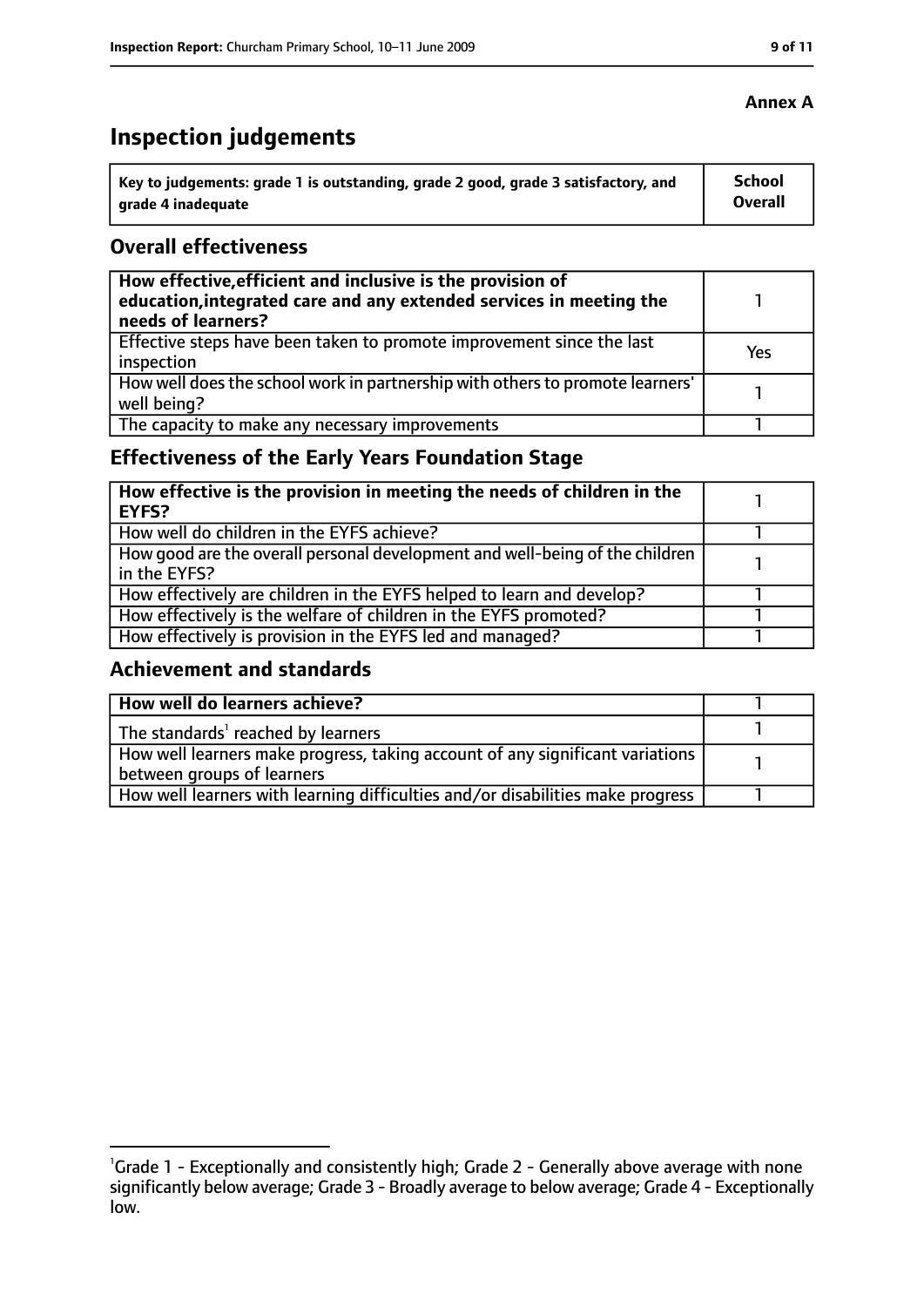# **Personal development and well-being**

| How good are the overall personal development and well-being of the<br>learners?                                 |  |
|------------------------------------------------------------------------------------------------------------------|--|
| The extent of learners' spiritual, moral, social and cultural development                                        |  |
| The extent to which learners adopt healthy lifestyles                                                            |  |
| The extent to which learners adopt safe practices                                                                |  |
| The extent to which learners enjoy their education                                                               |  |
| The attendance of learners                                                                                       |  |
| The behaviour of learners                                                                                        |  |
| The extent to which learners make a positive contribution to the community                                       |  |
| How well learners develop workplace and other skills that will contribute to<br>their future economic well-being |  |

# **The quality of provision**

| How effective are teaching and learning in meeting the full range of<br>learners' needs?              |  |
|-------------------------------------------------------------------------------------------------------|--|
| How well do the curriculum and other activities meet the range of needs and<br>interests of learners? |  |
| How well are learners cared for, quided and supported?                                                |  |

# **Leadership and management**

| How effective are leadership and management in raising achievement<br>and supporting all learners?                                              |     |
|-------------------------------------------------------------------------------------------------------------------------------------------------|-----|
| How effectively leaders and managers at all levels set clear direction leading<br>to improvement and promote high quality of care and education |     |
| How effectively leaders and managers use challenging targets to raise standards                                                                 |     |
| The effectiveness of the school's self-evaluation                                                                                               |     |
| How well equality of opportunity is promoted and discrimination eliminated                                                                      |     |
| How well does the school contribute to community cohesion?                                                                                      |     |
| How effectively and efficiently resources, including staff, are deployed to<br>achieve value for money                                          |     |
| The extent to which governors and other supervisory boards discharge their<br>responsibilities                                                  |     |
| Do procedures for safequarding learners meet current government<br>requirements?                                                                | Yes |
| Does this school require special measures?                                                                                                      | No  |
| Does this school require a notice to improve?                                                                                                   | No  |